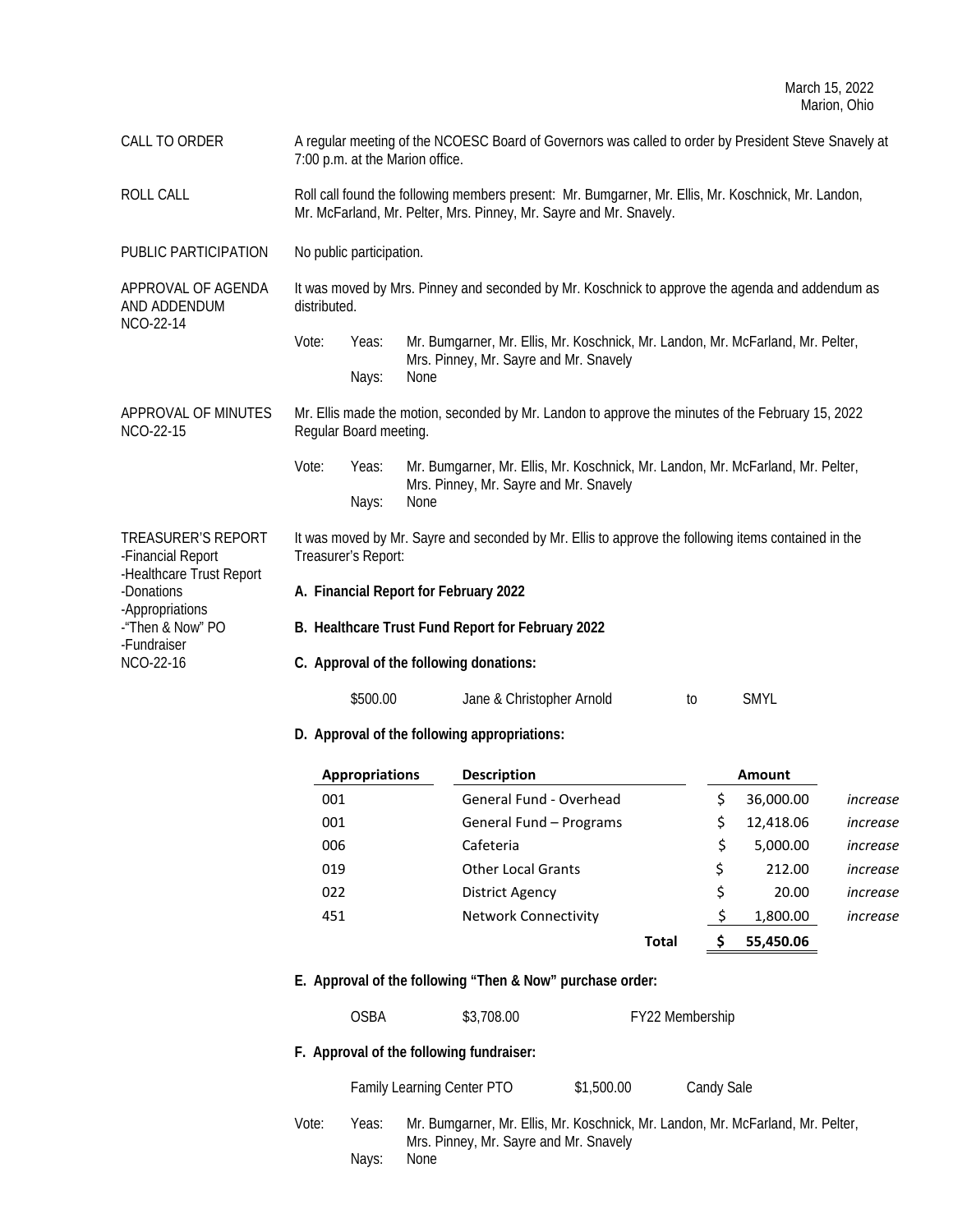**COMMUNCATIONS** Tri-Rivers Career Center NCOESC Superintendent Tri-Rivers Career Center Report (Mr. McFarland, Mr. Landon, Mrs. Pinney)

- Mr. McFarland reported that enrollment at Tri-Rivers is up almost 100 students this school year.
- They are also in the process of looking at purchasing the old Ponderosa building that is located

## right across the street from Tri-Rivers. NCOESC Superintendent's Report (Ms. Luhring)

- Ms. Luhring updated the board on a marketing video that the ESC had made by Deadshark Productions. We will share this video at upcoming job fairs and also our new employee orientations at the beginning of the school year.
- April will be a big month for hiring new people for the grants that we have acquired.
- We are also offering some sign-on bonuses and student tuition assistance for new employees in certain fields.
- Mr. Koschnick made the motion, seconded by Mrs. Pinney to approve the following new business items:

## **A. Purchased Service Contracts:**

- Aaron Wilburn Harry Alexander Music Festival Guest Conductor \$600.00
- Greg Ramsdell Harry Alexander Music Festival Guest Conductor \$600.00
- NOECA FY23 Internet Service annual cost of \$21,600.00
- Johnson Controls Fire Protection Renewal of Fire Alarm Testing & Inspections effective 03/01/2022 - 02/28/2027
- Lawrence Dennis SST7 Consultant Services \$9,800.00

## **B. Program Contracts:**

- Fostoria City School SLP Services
- Black Swamp Safety Council Rusty's Story Presentation
- Our Lady of Consolation FY22 Technology (eRate) Services
- Huron City School FY22 Hearing Services
- Buckeye Central Local School FY22 Vision Services
- Tiffin City School FY22 SchoolsPLP License Services
- Old Fort Local School FY22 SchoolsPLP License Services
- Fostoria City School FY22 REVISED SchoolsPLP License Services
- North Union Local School FY22 REVISED SchoolsPLP License Services
- Tri-Rivers Career Center FY22 Educational Consultant Services #2
- Teach Forward FY22 Educational Consultant Services #2
- Buckeye Central Local School FY22 Behavior Consultant Services
- Carey EVSD FY22 Behavior Consultant Services
- Findlay City School FY22 Educational Consultant Services #4
- Kenton City School FY22 Vision Services

# **C. Other:**

- Approval to enter into Cooperative Service Agreements/Program Contracts with NCOESC member school districts and other Ohio school districts and agencies requesting services and determined reasonable by the Superintendent for fiscal year 2022-2023
- Renewal of OSBA membership and electronic subscription to the OSBA Briefcase publication for 2022 at a cost of \$3,708.00

## **D. COMMUNITY SCHOOL CONTRACTS AND NEW BUSINESS:**

## **Purchased Service Contracts:**

• None

#### **Program Contracts:**

- North Central Academy FY22 SchoolsPLP License Services
- North Central Academy FY22 REVISED Student Services Coordinator (Fox)

NEW BUSINESS -Purchased Service **Contracts** -Program Contracts -FY23 Cooperative Service Agreements/Program **Contracts** -2022 OSBA Membership renewal COMMUNITY SCHOOL -Program Contracts NCO-22-17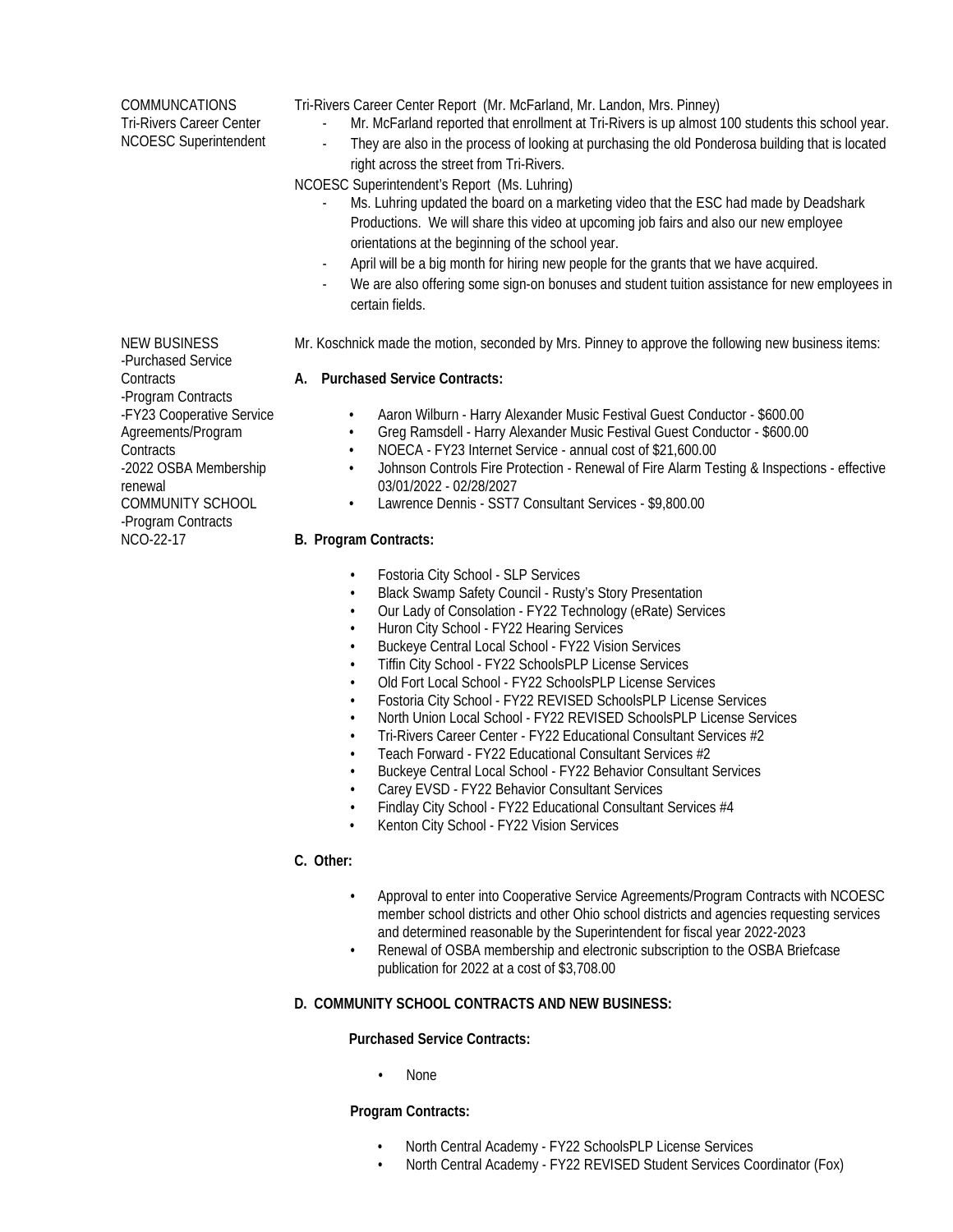## **Other:**

- None
- Vote: Yeas: Mr. Bumgarner, Mr. Ellis, Mr. Koschnick, Mr. Landon, Mr. McFarland, Mr. Pelter, Mrs. Pinney, Mr. Sayre and Mr. Snavely Nays: None

It was moved by Mr. Ellis and seconded by Mrs. Pinney to approve the following employment and personnel items:

# **A. APPROVE EMPLOYMENT OF CERTIFICATED & CLASSIFIED STAFF:**

**1. Certified staff:**

| · Administrative Contract Non-Renewals (Grant Funded) as follows: |                                     |                                      |                                   |                       |  |
|-------------------------------------------------------------------|-------------------------------------|--------------------------------------|-----------------------------------|-----------------------|--|
| <b>NAME</b>                                                       | <b>POSITION</b>                     | <b>CONTRACT</b><br><b>EXPIRATION</b> | <b>CURRENT</b><br><b>CONTRACT</b> | <b>RECOMMENDATION</b> |  |
| Csanyi, George                                                    | <b>SST Project Director SI</b>      | 06/30/2022                           | 1 YR (21-22)                      | Non-Renew             |  |
| Brouman, Joyce                                                    | <b>SST Ed Consultant</b>            | 06/30/2022                           | 1 YR (21-22)                      | Non-Renew             |  |
| Frankl, Julie                                                     | <b>SST Ed Consultant</b>            | 06/30/2022                           | 1 YR (21-22)                      | Non-Renew             |  |
| Hunsinger,<br><b>Stacy</b>                                        | <b>SST Ed Consultant SI</b>         | 06/30/2022                           | 1 YR (21-22)                      | Non-Renew             |  |
| Kapel, Edward                                                     | SST Assoc Dir for Sp Ed             | 06/30/2022                           | 1 YR (21-22)                      | Non-Renew             |  |
| Main, Tom                                                         | SST Ed Consult - Early<br>Childhood | 06/30/2022                           | 1 YR (21-22)                      | Non-Renew             |  |
| Orvosh-<br>Kamenski, Heidi                                        | <b>SST Sp Ed Consultant</b>         | 06/30/2022                           | 1 YR (21-22)                      | Non-Renew             |  |
| Short, Stephen                                                    | SST Ed Consultant - Sp<br>Ed        | 06/30/2022                           | 1 YR (21-22)                      | Non-Renew             |  |
| Siegfried, Olivia                                                 | <b>SST Ed Consultant</b>            | 06/30/2022                           | 1 YR (21-22)                      | Non-Renew             |  |
| Spencer,<br>Michelle                                              | <b>SST Ed Consultant</b>            | 06/30/2022                           | 1 YR (21-22)                      | Non-Renew             |  |
| Wood, Carrie                                                      | <b>SST Ed Consultant</b>            | 06/30/2022                           | 1 YR (21-22)                      | Non-Renew             |  |

# *•* **Administrative Certified Contract Recommendations as follows:**

| NAMF            | <b>POSITION</b>                        | CONTRACT<br><b>FXPIRATION</b> | <b>CURRENT</b><br>CONTRACT | <b>RECOMMENDATION</b> |
|-----------------|----------------------------------------|-------------------------------|----------------------------|-----------------------|
| Adams, Brenda   | <b>Special Education</b><br>Supervisor | 07/31/2022                    | 2 YR (20-22)               | 3 YR (22-25)          |
| Keinath, Tianna | <b>Gifted Supervisor</b>               | 07/31/2022                    | 3 YR (19-22)               | 3 YR (22-25)          |
| Solis, Chris    | Principal – Tri-Rivers                 | 07/31/2022                    | 3 YR (19-22)               | 3 YR (22-25)          |

- Jessica Ault Educational Consultant \$72,000 effective 08/01/2022 07/31/2024
- Krista Gerhart AMENDED Consultant not to exceed 60 days at a daily rate of \$350.00 - effective 08/01/2021 - 07/31/2022
- Approval of sign-on bonus and employment agreement for Montana Thrailkill School Psychologist
- Approval of student tuition payment and employment agreement for Chloe Carman - School Psychologist
- Kristina Trout Audiologist \$65,900 effective 08/01/2022 07/31/2023

#### **2. Substitute Teachers for the 2021-2022 school year:**

- Kaitlyn Bilsing
- Kaitlyn Cook
- Noah Davoli
- Amber Felgenhauer
- Alex Hertensteiner

EMPLOYMENT AND **PERSONNEL** -Certified Staff -Substitute Teachers -Non-Certified Staff -Supplemental Contracts -Substitute Aide -Leave of Absence -Salary Schedules -Resignations -RIF -Special SLP Substitute -B. Luhring additional car allowance COMMUNITY SCHOOL -Non-Certified Staff NCO-22-18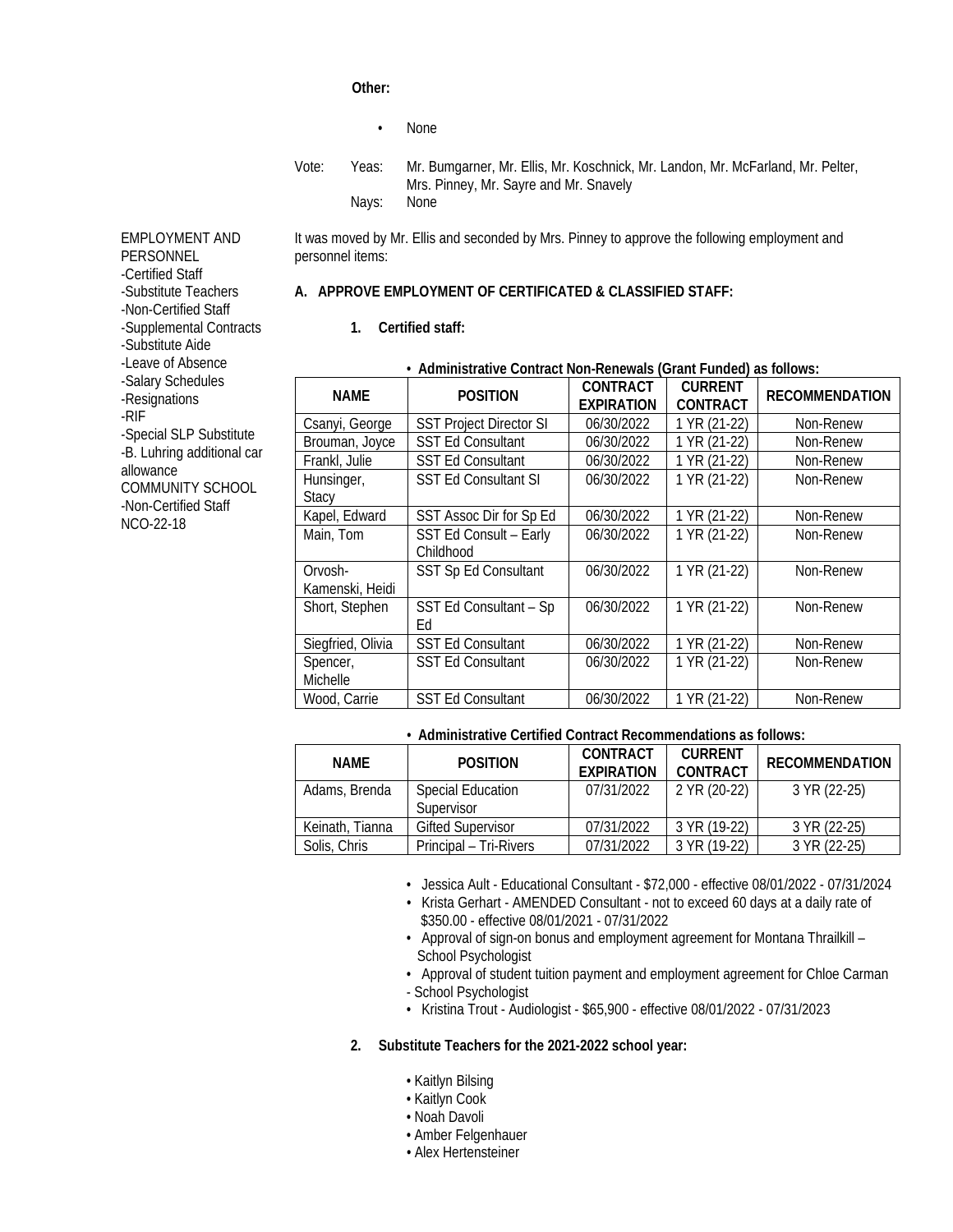- Angelica Hillis
- Jaret Nelson
- Grace Schuckman
- Courtney Aaron Sharrock
- Abigail Waldock
- *Susan Everhart*

## **3. Classified/Non-certified Staff:**

• Ann Kapelka - One-on-One Aide (SCOC) at \$15.66/hr - effective 03/07/2022 – 07/31/2022

• Amy Blair - AMENDED Preschool Aide (Wynford) - effective 02/07/2022

#### • **Non-Certified Administrative Non-Renewals (Grant Funded) as follows:**

| Name           | <b>POSITION</b>      | CONTRACT<br><b>EXPIRATION</b> | <b>CURRENT</b><br>CONTRACT | RECOMMENDATION |  |
|----------------|----------------------|-------------------------------|----------------------------|----------------|--|
| George, Sharon | <b>FCFC Director</b> | 06/30/2022                    | $Y$ VR (21-22)             | Non-Renew      |  |

| • Non-Certified Administrative Recommendations as follows: |                           |                               |                            |                       |  |
|------------------------------------------------------------|---------------------------|-------------------------------|----------------------------|-----------------------|--|
| <b>NAME</b>                                                | <b>POSITION</b>           | CONTRACT<br><b>FXPIRATION</b> | <b>CURRENT</b><br>CONTRACT | <b>RECOMMENDATION</b> |  |
| Wolph, Matt                                                | <b>NCA Superintendent</b> | 07/31/2022                    | 3 YR (19-22)               | 3 YR (22-25)          |  |

- Robert Eis SB Varsity Head \$6,098 effective 02/16/2022 06/30/2022
- Brittany Redding TK Girls SHS Varsity Assistant \$3,876 effective 02/16/2022 06/30/2022
- Cara Croom TK SHS Girls Varsity Head \$5,835 effective 02/16/2022 06/30/2022
- Melissa Renwand Elementary Activity Advisor/Coach Biddy Cheer \$500 effective 11/01/2021 - 03/31/2022
- Victoria Bowser MD Paraprofessional (Fremont City) at \$12.90/hr effective 03/14/2022 - 07/31/2022

## **4. Supplemental Contract(s):**

- Julie Carlyle LPDC Duties not to exceed 15 hours at \$22.52/hr effective 08/01/2021 - 06/30/2022
- Hollie Borer TDC Teacher Additional Duties \$10,000 effective 08/01/2021 07/31/2022

#### **5. Approval of Substitute Educational Aides for the 2021 - 2022 school year:**

#### • Kaitlyn Bilsing

#### **6. Approval of Leave(s) of absence**:

- Tim Walsh FMLA effective 02/10/2022
- **7. Approval of Salary Schedule(s):**

• AMENDED FY22 Special Education Supervisor (Rellinger) 210 Days \$95,481.96

• FY23 Educational Consultant – Ault 200 Days \$72,000.00

• FY23 Educational Audiologist (Trout) 190 Days \$65,900.00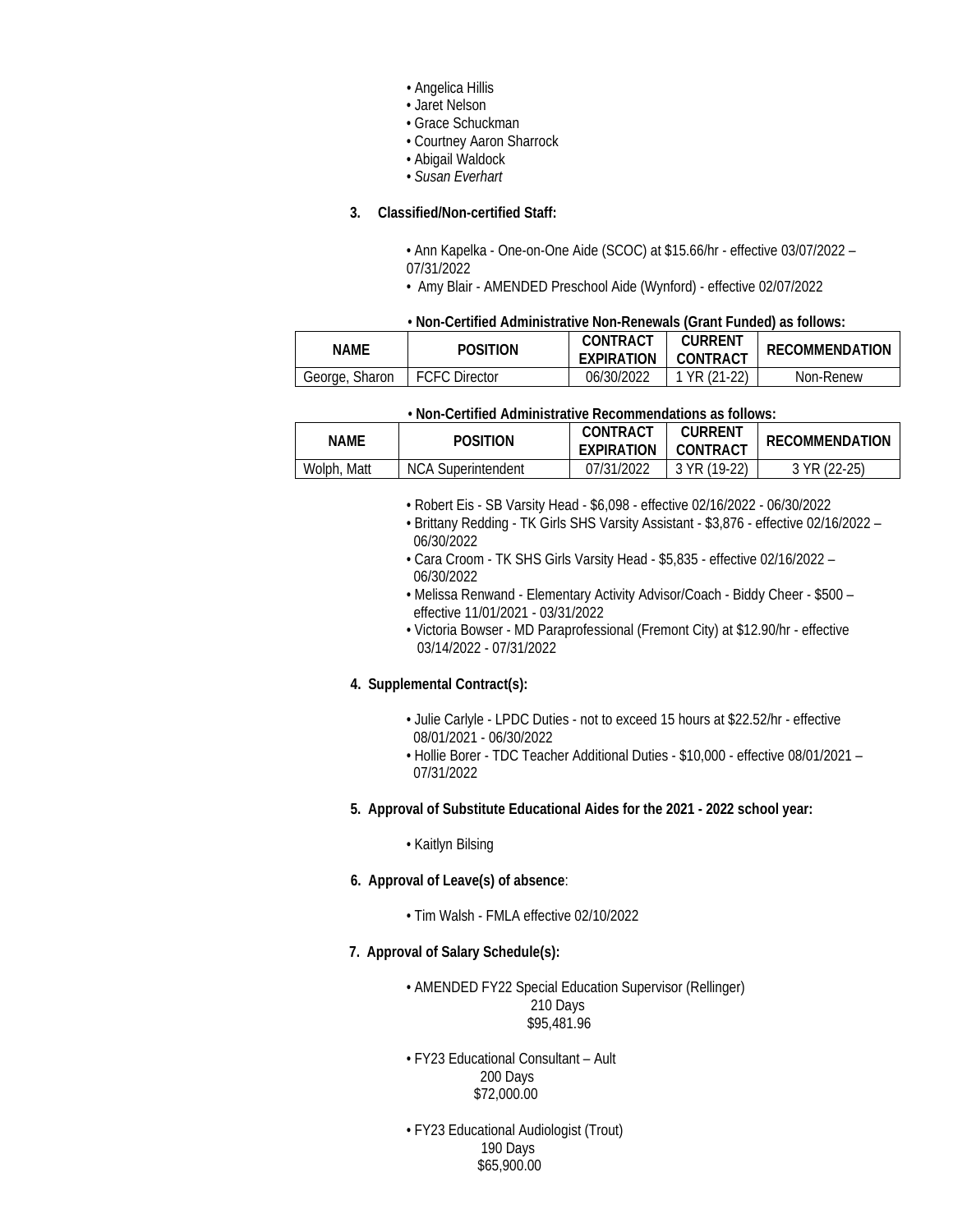### • AMENDED NCA Superintendent – Wolph (effective 08/01/2021) 205 Days \$91,498.00

## **8. Resignation(s), Retirement(s) and Reductions in Force (RIFs):**

## **Resignations:**

- Alexis Loose Aide (Wynford) effective 03/11/2022
- Mia Dove-Young Intervention Specialist (TDC) effective 02/22/2022
- Beth Burdine One-on-One Aide (SCOC) effective 02/28/2022
- Daniel Reiman Principal/Superintendent Designee (GSCELC) effective 07/31/2022
- Angela Reinhart Treasurer's Assistant effective 04/01/2022

#### **Retirement:**

• None

## **RIFs:**

• Luana Coppus - Director of Special Projects - effective 07/31/2022

# **Non-Renewal:**

• None

#### **Terminations:**

• None

# **9. Other:**

• Approval of the following special substitute: Lisa Hedges SLP \$100.00/day

• Approval of additional \$250.00 per month for car allowance for Brenda Luhring - Superintendent/CEO - effective 03/01/2022

#### **10. Community School – Employment and Personnel**

#### **Certified Staff:**

#### • None

## **Non-Certified Staff:**

• Rescind the following contract (effective 02/04/2022) previously approved at 05/18/2021 meeting:

> Brianne Fox - Student Service Coordinator - effective 08/02/2021 – 07/31/2022

## **Substitute Teachers for the 2021-2022 School Year:**

#### • None

#### **Supplemental Contract(s):**

• None